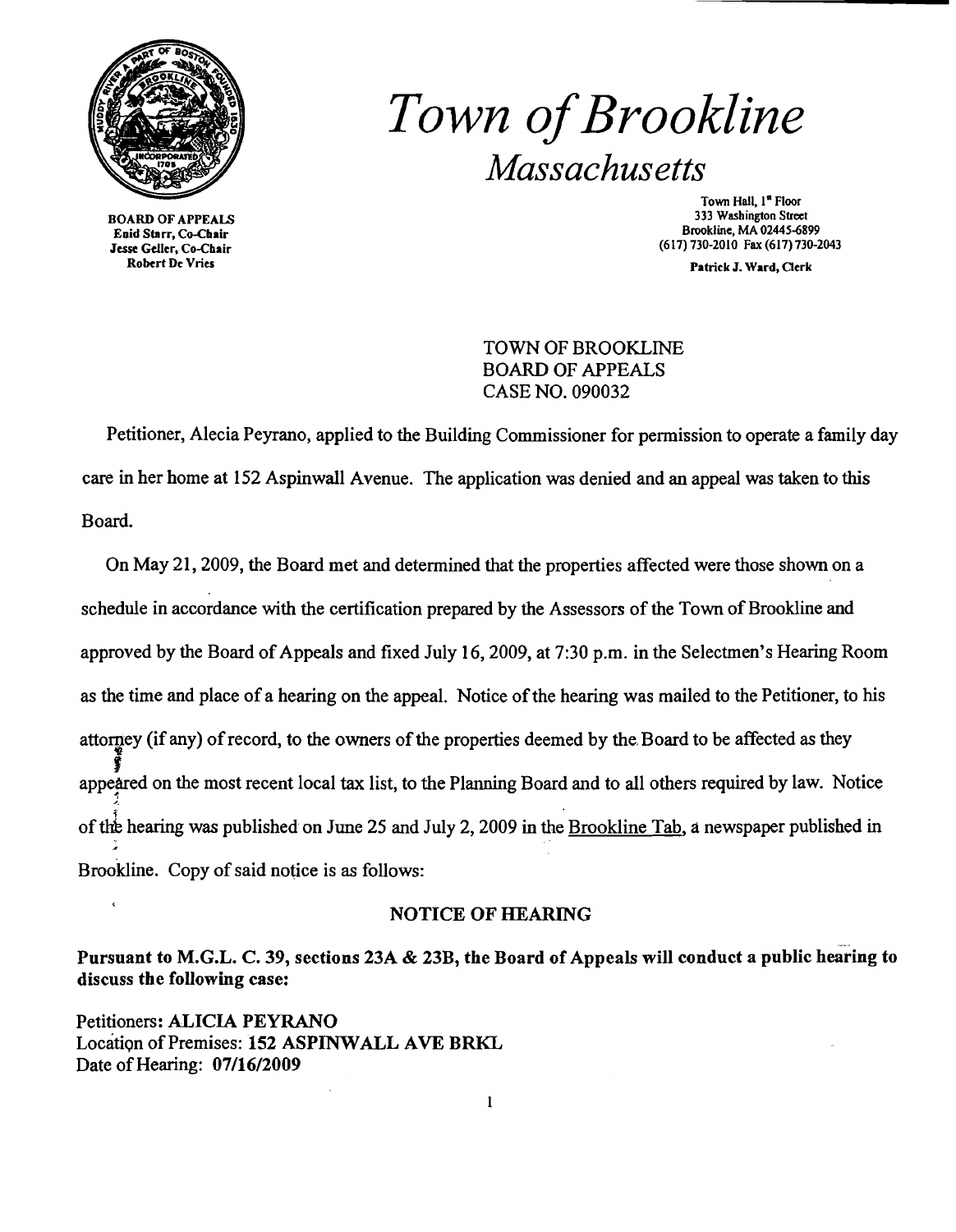Time of Hearing: 7:30 p.m. Place of Hearing: Selectmen's Hearing Room, 6th. floor

A public hearing will be held for a variance and/or special permit from:

Section 4.07, Use 15b; Special permit required of the Zoning By-Law to operate a family daycare in home at IS2 ASPINWALL AVE BRKL.

Said Premise located in a T-S (two family and attached single family) district.

*Hearings, once opened, may be continued by the Chair to a date and time certain. No further notice will be mailed to abutters or advertised in the TAB. Questions regarding whether a hearing has been continued, or the date and time ofany hearing may be directed to the Zoning Administrator at* 617-734-2134 *or check meeting calendar at:http://calendars.town.brookline.ma.usIMasterTownCalandarl?FormID=158.* 

The Town of Brookline does not discriminate on the basis of disability in admission to, access to, or *operations ofits programs, services or activities. Individuals who need auxiliary aidsfor effective communication in programs and services ofthe Town ofBrookline are invited to make their needs known to the* ADA *Coordinator, Stephen Bressler, Town ofBrookline,* 11 *Pierce Street, Brookline, MA 02445. Telephone:* (617) *730-2330;* TDD (617) *730-2327.* 

## Enid Starr Jesse Geller Robert De Vries

At the time and place specified in the notice, this Board held a public hearing. Present at the hearing

was Chairman, Mark Zuroff and board members Christina Wolfe and Rob DeVries. Ms. Peyrano

presented her case before the Board.

÷. ..

Background Information At the Fall 2008 Town Meeting, warrant article 14 was passed and subsequently approved by the Attorney General. Article 14 amended the Table of Use Regulations to include a new use, #15b, to allow large family day care homes for up to 10 children under the age of seven, or under the age of sixteen if there are children with special needs on site. Massachusetts General Law requires at least one approved assistant in large family home day cares. Use #I5b allows large family home day cares by right in L, G, 0, and I zones; by special permit in SC, T, F, and M zones; and would prohibit them in S zones. The state is currently reviewing their daycare regulations and it is anticipated there will be some changes to the laws; therefore the current amendment has a June 1,2010 sunset date. It is expected a revised version of the amendment, consistent with the new state laws, will be passed at Town Meeting prior to the sunset date. Any special permits granted to large family home daycares prior to the sunset date will remain valid after the revised amendment is adopted.

Ms. Peyrano described 152 Aspinwall as a two-family dwelling between Perry Street and Toxteth Street. - • ," '"f;:: -~. Her large family day care home is operated in the first floor unit. The dwelling is served by a driveway that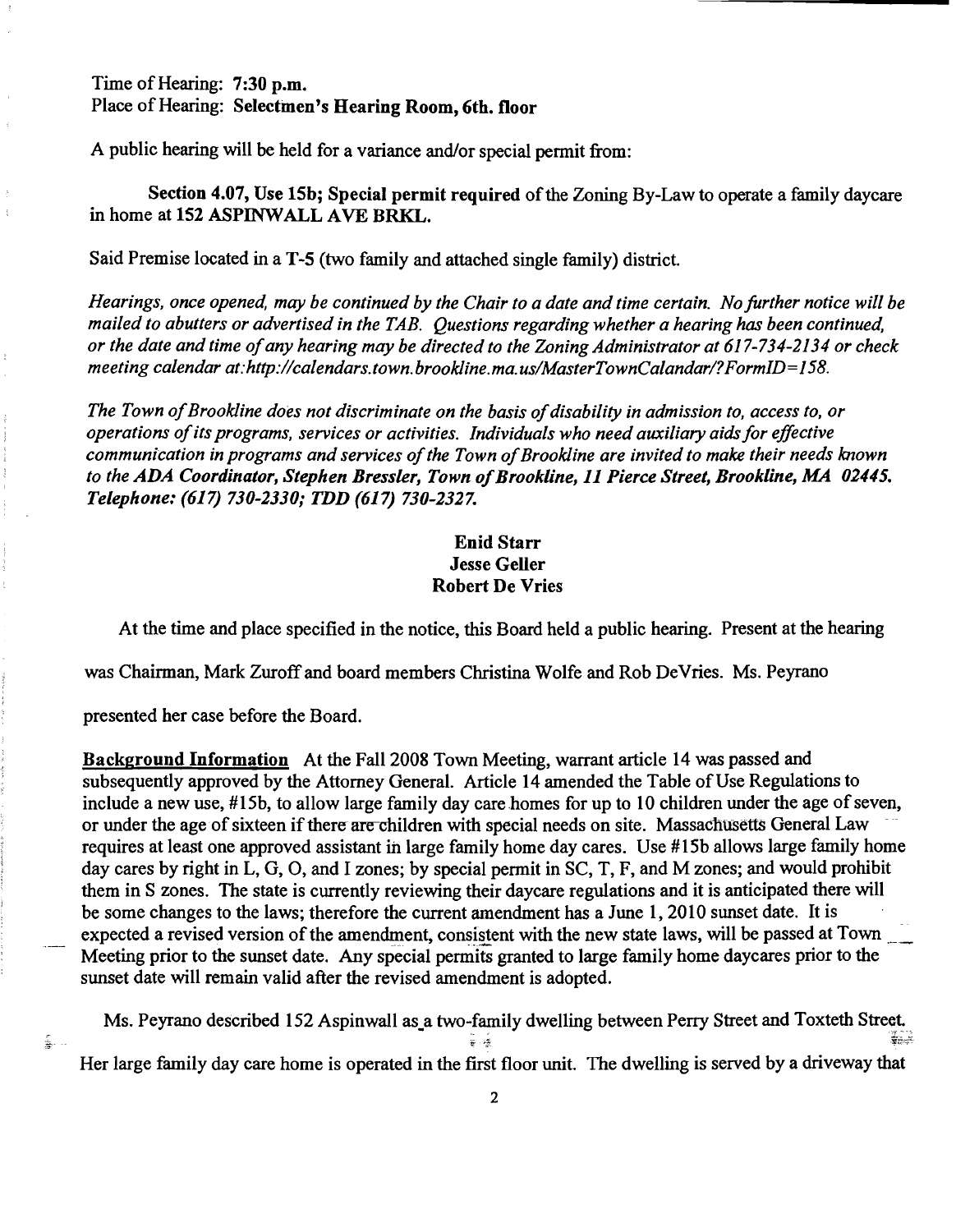is shared by both units, and accommodates a fenced-in play area. The daycare is located near another large family home daycare at 97 Aspinwall Avenue, in a neighborhood primarily occupied by two-family dwellings.

Ms. Peyrano said she has been operating a large family daycare at this location for 11 years, and has been a daycare provider for 22 years. The daycare is open Monday-Friday from 8:00 a.m. to 6:00 p.m. The daycare serves 8-10 children who range in age from infant to four years old. Although she currently has no special needs children on site, she said that she has cared for special needs children in the past. Ms. Peyrano has one full-time employee who takes the trolley to get to work. The majority of the children arrive at the daycare by car, with two children who walk. The parents, who drive, use street parking and tend to take under five minutes to drop their children offor pick them up. The children occasionally play in the fenced in driveway, or at the Billy Ward Playground.

The Chairman asked whether anyone wished to speak in favor or against the proposal. No-one rose to speak.

The Building Commissioner, Michael Shepard delivered the findings of the Planning Department staff.

## Section 4.07 – Table of Use Regulations, Use # 15B

 $\mathcal{C}_{\mathrm{d}}$ 

A special permit may be granted by the Board of Appeals to allow Large Family Daycare Homes as an accessory use for up to ten children.

Mr. Shepard said that the Planning Board was supportive of this proposal to legalize the large family daycare at 152 Aspinwall Avenue. The daycare has been operating for ten years without complaint, and the Planning Department has received several letters indicating the daycare has not created any nuisance issues in the neighborhood, and one states the daycare has a positive impact on the neighborhood because their presence provides for informal security. The applicant instructs parents to use their safety lights when they use street parking to drop-off and pick-up their children and states both tend to go very quickly. Therefore,

3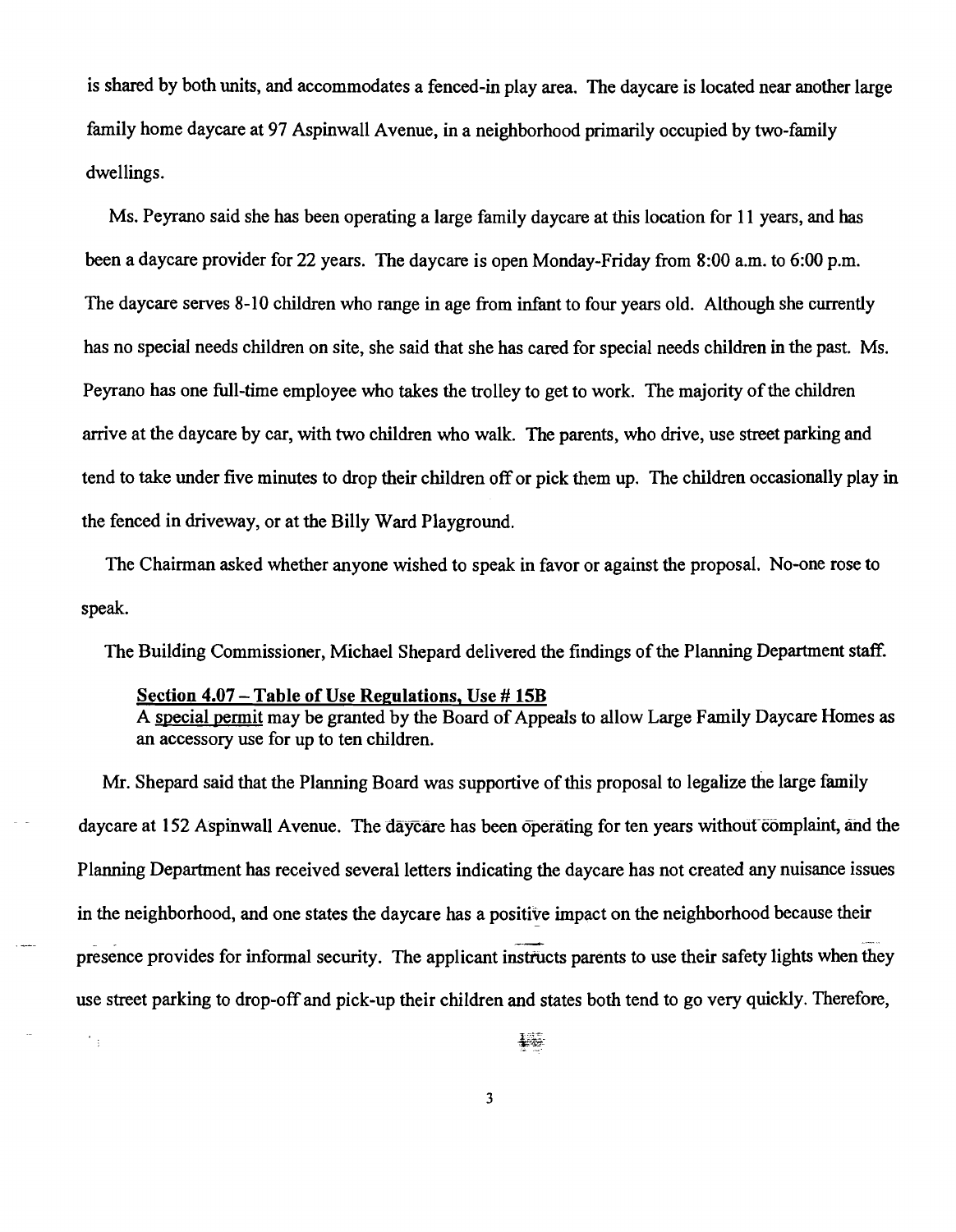the Planning Board recommended approval of the special permit for the Large Family Daycare home for up to ten children as an accessory use subject to the following conditions:

- 1. A parking diagram with written narrative describing pick-up and drop-off procedures shall be submitted to the Assistant Director for Regulatory Planning for review and approval.
- 2. The petitioner shall submit to the Building Commissioner, proof of recording of the decision at the Norfolk County Registry of Deeds within forty five (45) days of this decision.

Mr. Shepard then delivered the comments from the Building Department. He said that the petitioner has been extremely cooperative throughout the process. He said that there have been no complaints about the operation and stated that the Building Department enthusiastically supports the requested zoning relief. He stated that the Building Department agrees with the conditions proposed by the Planning Board.

The Chair asked whether any members of the Board had any questions. Christina Wolfe inquired as to whether Ms. Bhambi owns the home. Ms. Peyrano responded that she rented her unit from the owner that lives in the home as well. Ms. Wolfe inquired about the play area in the driveway and Ms. Peyrano responded that all the cars in the driveway leave in the morning and that the children play outside, weather permitting, for a couple of hours in the morning as well as a short time in the afternoon. The Chairman asked about the parking arrangements. Ms. Peyrano explained that the parents, during pick-up and dropoff, activate their emergency flashers and this has worked many years without a problem. Board Member, Rob DeVries inquired about the parking plan that was submitted to the Planning Department. Mr. Shepardstated that the Planning Department may have had a hand in its preparation and he suspects the Planning staff will insure all pertinent aspects of the plan are included on the required document. The Chairman stated that he had no objection to the granting of the requested relief in this case and his fellow Board Members agreed as well.

 $\frac{1}{2} \leq \frac{1}{2}$ 

本書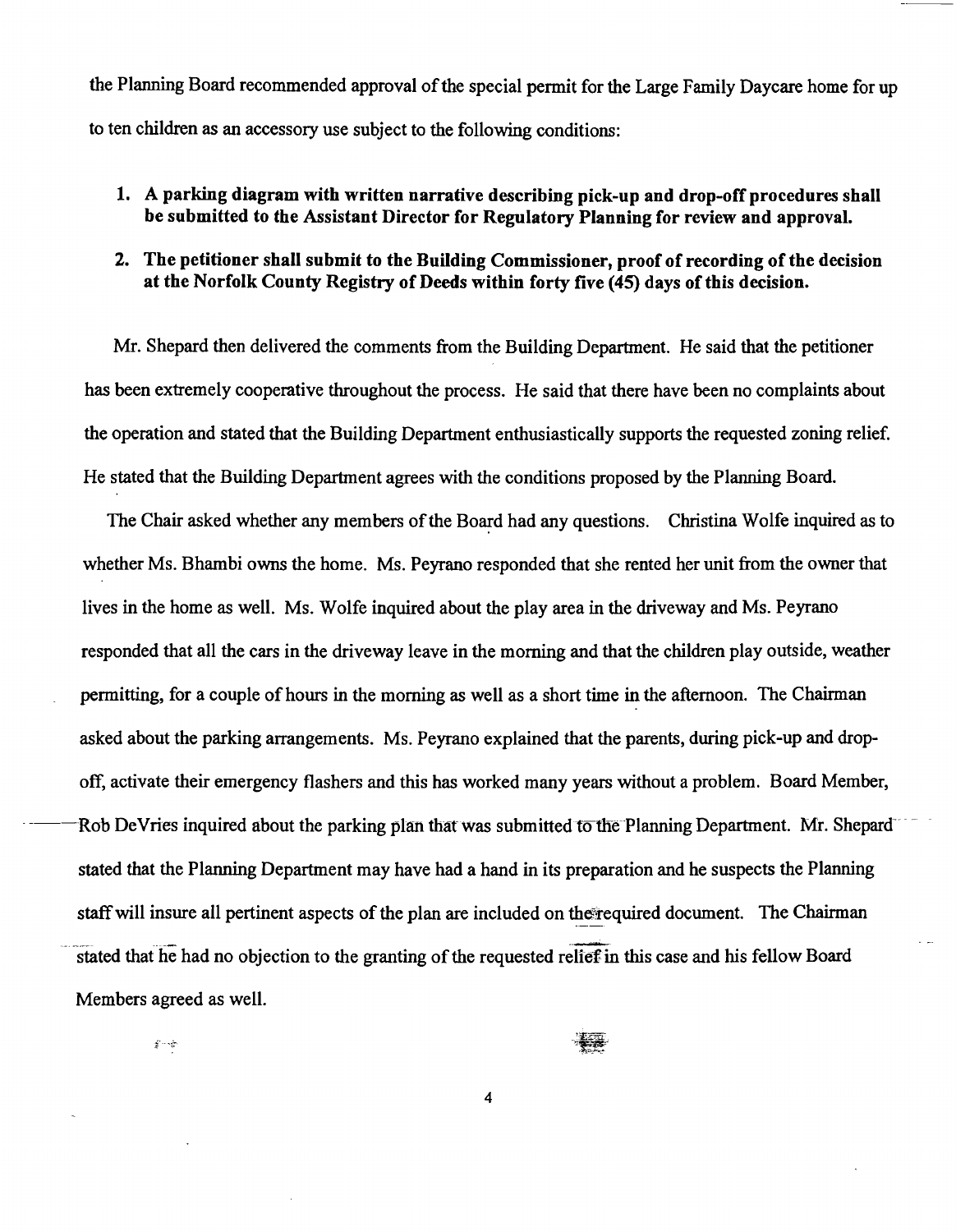The Board, having deliberated on this matter and having considered the foregoing testimony,

concludes that it is desirable to grant a Special Permit in accordance with Section 4.07 Use 15b, operation

of a large Family Daycare Home as an accessory use for up to ten children and makes the following

findings pursuant to Section 9.05:

- a. The specific site is an appropriate location for such a use, structure, or condition.
- b. The use as developed will not adversely affect the neighborhood.
- c. There will be no nuisance or serious hazard to vehicles or pedestrians.
- d. Adequate and appropriate facilities will be provided for the proper operation of the proposed use.
- f. The development as proposed will not have a significant adverse effect on the supply of housing available for low and moderate income people.

Accordingly, the Board voted unanimously to grant the requested relief subject to the following

conditions:

- 1. A parking diagram with written narrative describing pick-up and drop-off procedures shall be submitted to the Assistant Director for Regulatory Planning for review and approval.
- 2. The petitioner shall submit to the Building Commissioner, proof of recording of the decision at the Norfolk County Registry of Deeds within forty five (45) days of this decision.

Unanimous Decision of The Board of Appeals

> Filing Date: August 17, 2009  $\sim$ C/:.. - .. .,. A True Copy *ABESkJA* <sup>11</sup>  $\sqrt{\cdot}$  Was

Lark Zuroff.